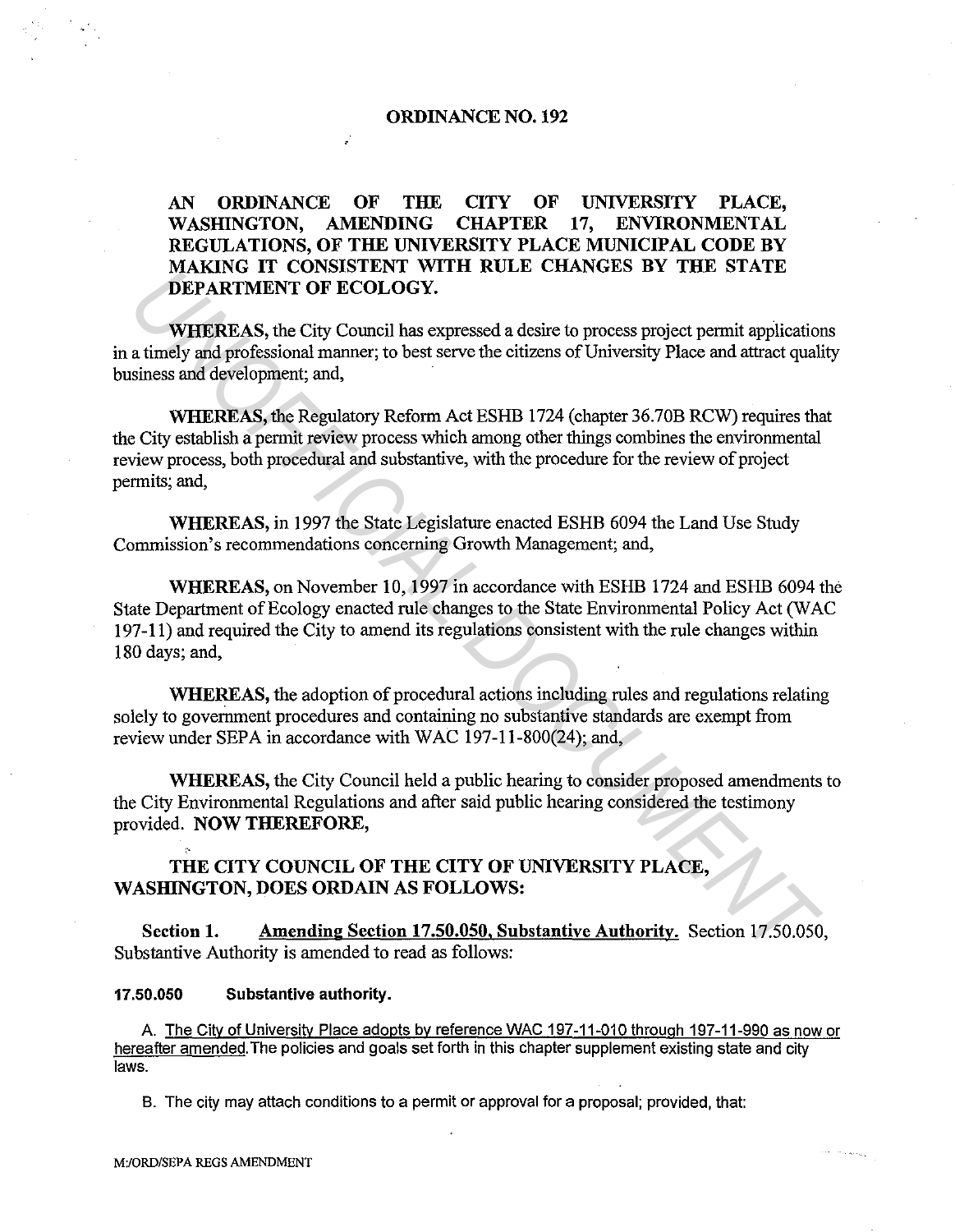1. Such conditions mitigate specific adverse environmental impacts clearly identified in environmental documents prepared pursuant to this chapter; and

2. Such conditions are in writing; and

3. The mitigation measures included in such conditions are reasonable and capable of being accomplished; and

4. The city has considered whether other local, state, or federal mitigation measures applied to the proposal are sufficient to mitigate the identified impacts; and

5. Such conditions are based on one or more policies in subsection (D) of this section and cited in the license or other decision document.

C. The city may deny a permit or approval for a proposal on the basis of SEPA; provided, that

1. A finding is made that approval of the proposal would likely result in significant adverse environmental impacts that are identified in a FEIS or final SEIS prepared pursuant to this chapter; and

2. A finding is made that there are no reasonable mitigation measures capable of being accomplished that are sufficient to mitigate the identified impact; and

3. The denial is based on one or more policies identified in subsection (D) of this section and identified in writing in the decision document.

D. The city adopts the following policies as the basis for the city's exercise of authority pursuant to this section:

1. The city shall use all practicable means, consistent with other essential considerations of state policy, to improve and coordinate plans, functions, programs, and resources to the end that the state and its citizens may: 4. The city has considered whether other local, state, or federal mitigation measures applied to the popesial are sufficient of highets, and<br>
5. Such conditions are based on one or more policies in subsection (D) of this s

a. Fulfill the responsibilities of each generation as trustee of the environment for succeeding generations;

b. Endeavor to achieve for the people of University Place safe, healthful, and aesthetically pleasing surroundings;

c. Attain the widest range of beneficial uses of the environment without degradation, risk to health or safety, or other undesirable and unintended consequences;

d. Preserve important historic, cultural, and natural aspects of our national heritage;

e. Maintain, wherever possible, an environment which supports diversity and variety of individual choice;

f. Achieve a balance between population and resource use; and

g. Enhance the quality of renewable resources and approach the maximum attainable recycling of depletable resources.

2. Policies and procedures included in the following documents, as adopted or hereafter amended by the city, shall supplement this chapter:

a. The comprehensive plan;

b. The zoning code and zoning map;

c. The subdivision regulations;

d. Chapter 12.10 UPMC, Water Quality Standards;

e. The King County Surface Water Design Manual;

f. UPMC Title 17, Critical Areas;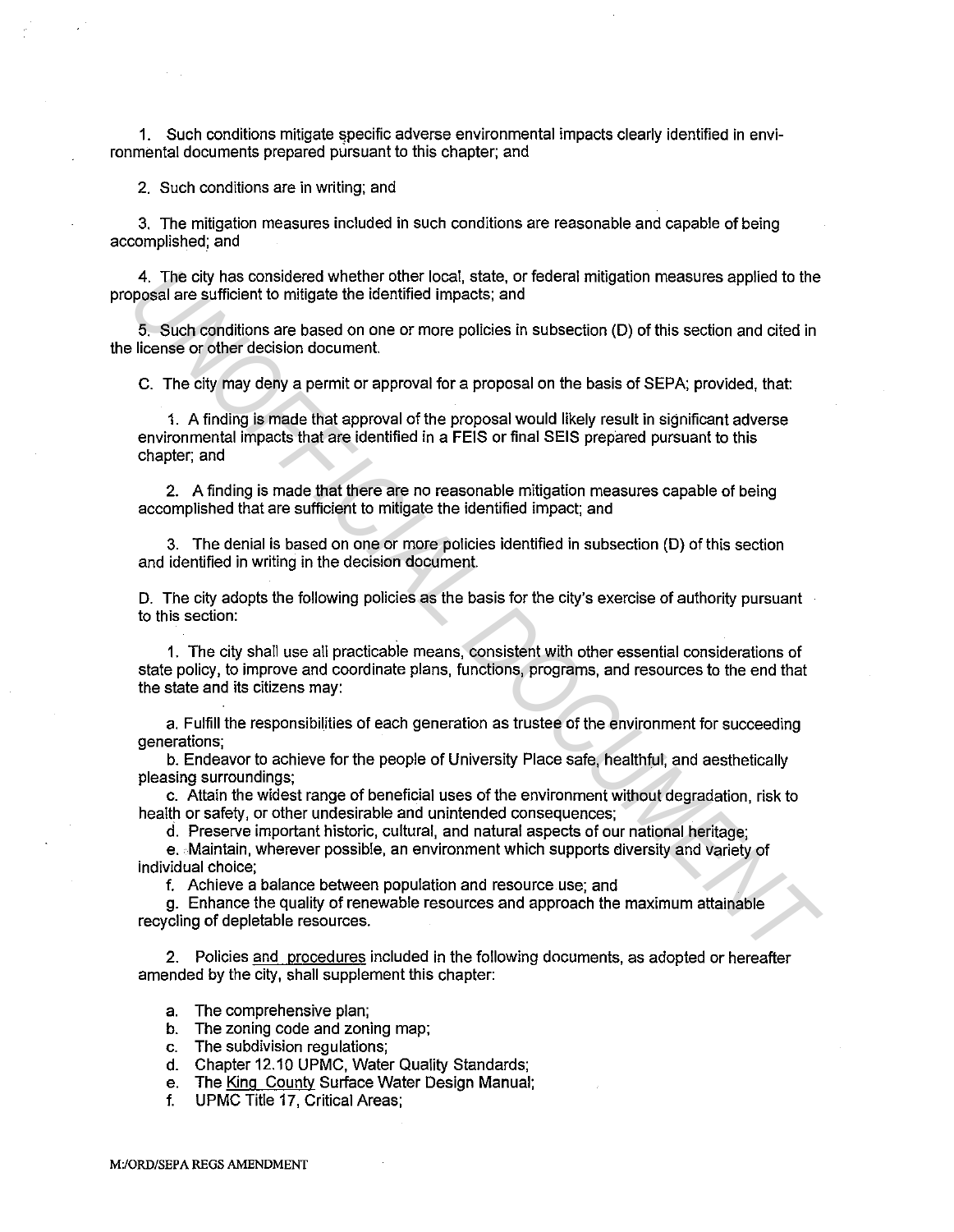- g. The shorelines ordinanse management use regulations and master program plan; ;
- h. The wetland management regulations;
- i. Public works standards;
- j. The interim policies for the Bridgeport Way corridor;<br>k. The flood damage prevention regulations ordinance;
- The flood damage prevention regulations ordinance;
- I. Interim HUD fiood insurance study for Pierce County;
- m. PCC Title 8, Health and Welfare;
- n. State Environmental Policy Act.
- o. Chapter 22, Administration of Development Regulations

**Section 2. Amending Section 17.50.060, Designation of responsible official.**  Section 17.50.060, Designation of responsible official is amended as follows:

#### **17.50.060 Designation of responsible official.**

For those proposals for which the City of University Place is the lead agency, the responsible official shall be the director of planning and community development or his/her designee.

**Section 3. Amending Section 17 .50.080, Time limits applicable to SEP A review nrocess.** Section 17.50.080, Time limits applicable to SEPA review process, is amended to read as follows:

## **17.50.080 Time limits applicable to SEPA review process.**

The SEPA review process shall be integrated with the non-exempt action review process in accordance with University Place Municipal Code 22.01.009. SEPA decisions shall be made as early in the process as possible. The following time limits (expressed in working days) shall apply when the city processes licenses for all private projects and those governmental proposals submitted to the County city by other agencies: **Section 2.** Amending Section 17.50.060. Designation of responsible official.<br>
Section 17.50.060, Designation of responsible official is amended as follows:<br> **17.50.060** Designation of responsible official is amended as fo

A. Threshold Determinations.

1. If it is possible to make a threshold determination based solely upon review of the environmental checklist for the proposal, said determination shall be completed no less than 14 days and no later than 30 days from the date of submittal of the applicant's complete application and checklist.

2. If the responsible official determines that it is necessary to obtain information in addition to that contained on the environmental checklist:

 $\sim$  a. Such further information shall be requested within 30 days of receiving a complete environmental checklist application.

b. If neither the requested information nor a response asking for additional time is received within 30 days of the date of request, the responsible official shall find that said information is unavailable and proceed to make a determination without said information unless the applicant requests that the time for response be extended.

c. The threshold determination shall be completed within 30 days of receipt of the requested additional information from the applicant or the consulted agency; or within 30 days of finding that said information is unavailable.

3. If the city must initiate further studies, including, but not limited to, field investigations, to obtain the information necessary to make the threshold determination, such studies and the threshold determination shall be completed within 30 days of receipt of a complete checklist application.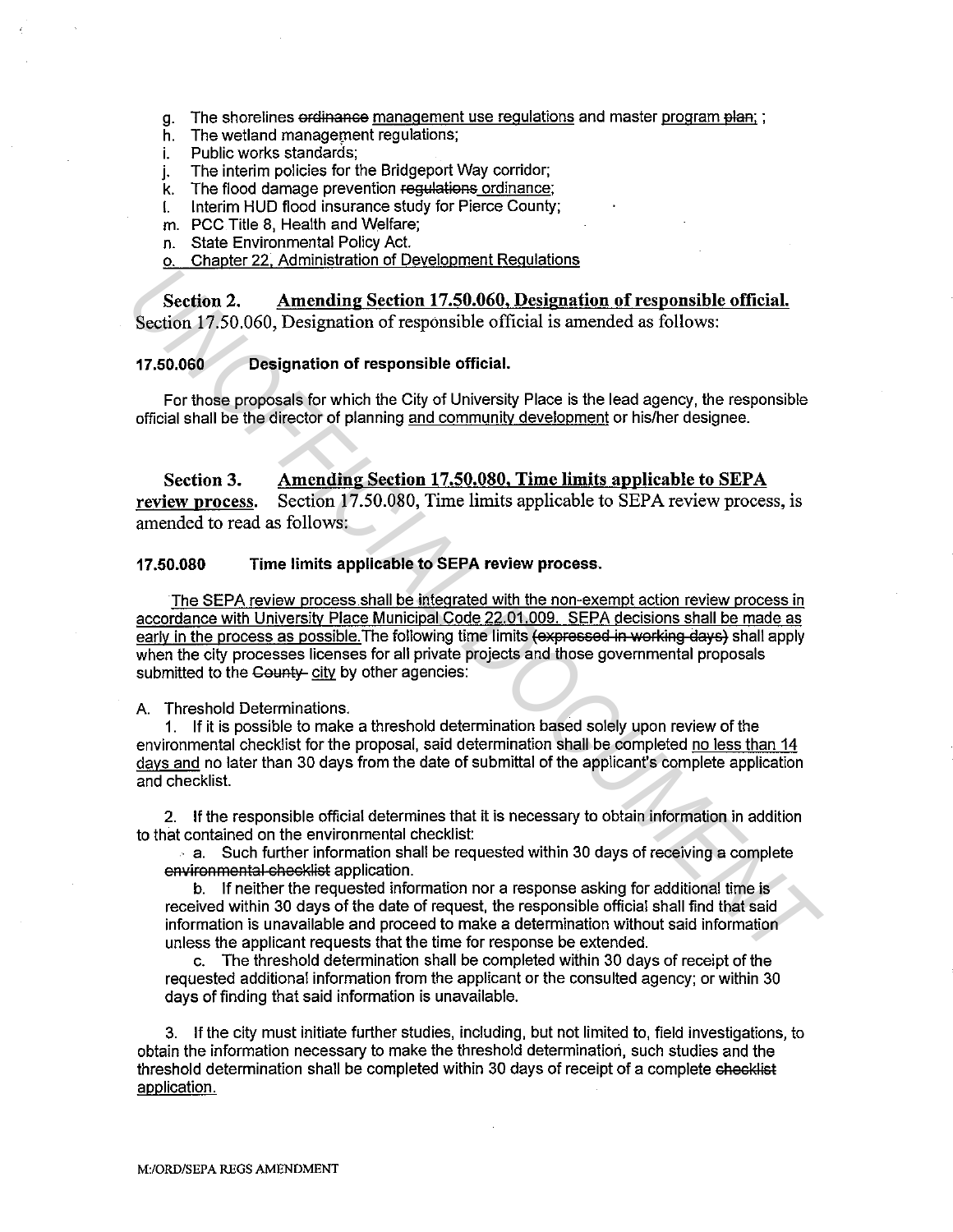#### B. Other.

1. For nonexempt proposals, the DNS or Final EIS for the proposal shall accompany the city's staff recommendation to any appropriate advisory body, such as the planning commission.

2. If the city's only action on a proposal is a decision on a building permit or other administrative license that requires detailed project plans and specifications, the applicant may request in writing or the city may require that an environmental review be conducted prior to submission of the detailed plans and specifications. If the applicant requests, the city shall conduct environmental review at that time, providing that the responsible official determines that adequate information about the proposal has been submitted.

Section 4. Amending Section 17.50.090 Categorical Exemptions. Section 17 .50.090 Categorical Exemptions is amended to read as follows:

### 17.50.090 Categorical exemptions

The City of University Place adopts by reference WAC 197-11-300 through and 197-11-800. In addition thereto, University Place establishes the following exempt levels for minor new construction under WAC 197-11-800(1):

A. For residential dwelling units in WAC 197-11-800(1)(b)(i): 10 dwelling units or less if within one structure;

B. For parking lots in WAC 197-11- 800(1)(b)(iv): 30 or fewer automobile parking spaces;

C. For landfills and excavations in WAC 197- 11-800(1)(b)(v): 250 cubic yards or less.

Section 5. Amending Section 17.50.110, Environmentally Sensitive Areas. Section 17.50.110, Environmentally Sensitive Areas is amended to change the Section Title to Critical Areas, as follows:

#### 17.50.110 Environmentally Sensitive Areas Critical Areas.

Section 6. Amending Section 17.50.140 Determination of Nonsignificance (DNS). Section 17.50.140 Determination of Nonsignificance (DNS) is amended to read as follows: **Example Information about the proposal has been submitted.**<br> **Section 4. Amending Section 17.50.090 Categorical Exemptions** Section 17.50.090 Categorical Exemptions is amended to read as follows:<br> **17.50.090** Categorica

#### 17.50.140 Determination of nonsignificance (DNS)

A. If the responsible official determines there will be no probable significant adverse environmental impacts from a proposal, the responsible official shall prepare and issue a determination of nonsignificance (DNS) substantially in the form provided in WAC 197-11-970. If the responsible official adopts another environmental document in support of a threshold determination, the notice of adoption in WAC 197-11-965 and the DNS shall be combined or attached to each other.

B. A DNS issued under the provisions of this section is final and effective as set forth in WAC 197-11-390. The filing of an appeal of a DNS pursuant to this chapter shall stay the effect of such DNS and no major action in regard to a proposal may be taken during the pendency of an appeal and until the appeal is finally disposed of by the city. A decision to reverse the determination of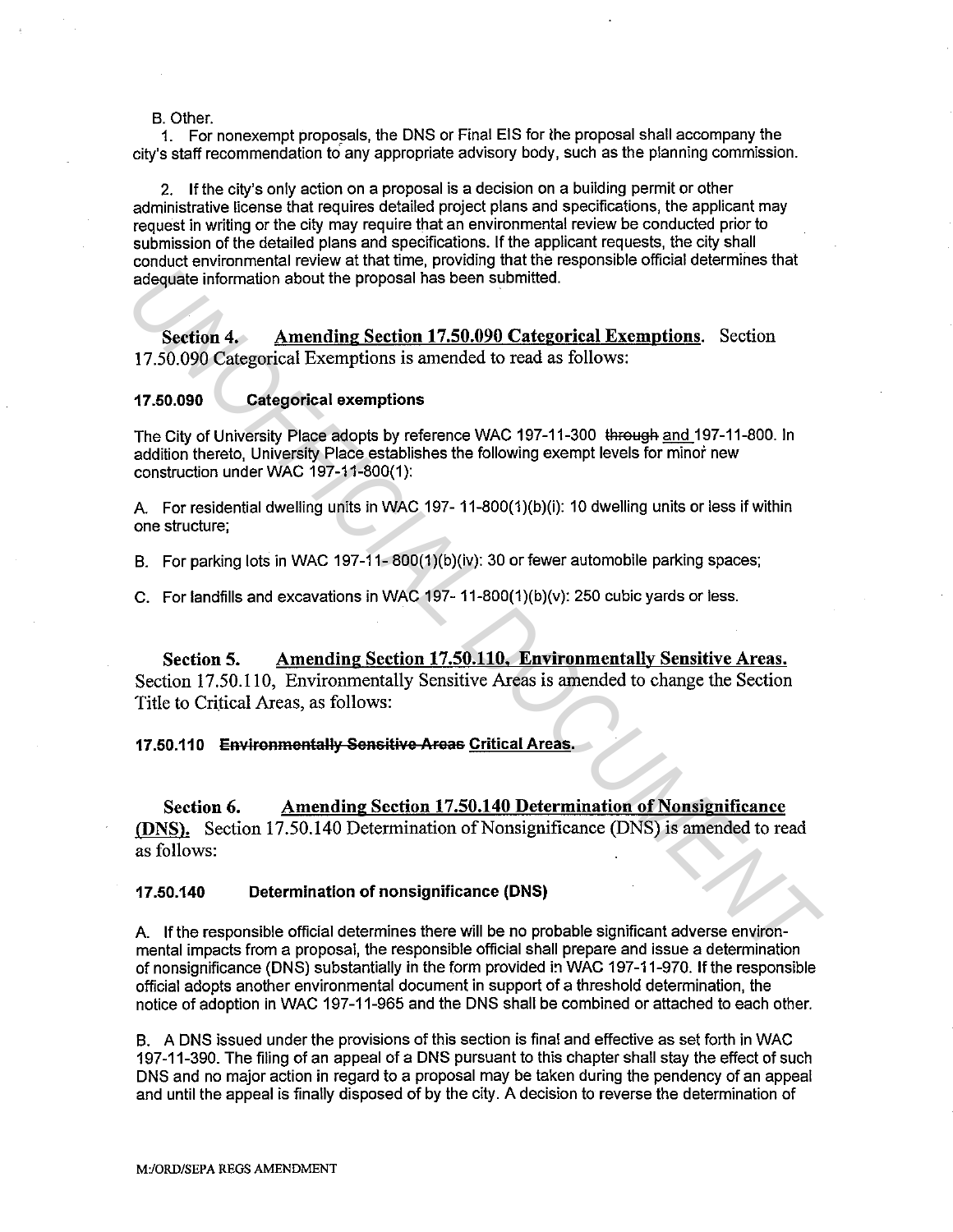the responsible official and uphold the appeal shall further stay any decision, proceedings, or actions in regard to the proposal.

C. When a DNS is issued for any of the proposals listed in subsection C (1) of this section, the requirements in this subsection shall be met.

1. An agency shall not act upon a proposal for  $45-14$  days after the date of issuance of a DNS if the proposal involves:

- a. Another agency with jurisdiction;
- b. Demolition of any structure or facility not exempted by WAC 197-11-800(2)(1) or UPMC 17.50.090;
- c. Issuance of clearing or grading permits not exempted in Part Nine of the SEPA rules;
- d. A DNS under WAC 197-11-350(2), 197-11-350(3) or 197-11-360(4).

2. The responsible official shall send the DNS and environmental checklist to agencies with jurisdiction, the Department of Ecology, and affected tribes, and each local agency or political subdivision whose public services would be changed as a result of implementation of the proposal, and shall give notice under WAC 197-11-510. UPMOT 75.0.000<br>
C. Issuance of clearing or grading permits not exempted in Part Nine of the SEPA rules;<br>
4. A DNS under WAC 197-11-360(2), 197-11-360(3) or 197-11-360(4).<br>
2. The responsible official shall see the DNS and

3. Any person, affected tribe, or agency may submit comments to the lead agency within  $45$ 14 days of the date of issuance of the DNS.

4. The date of issuance for the DNS is the date the DNS is sent to the Department of Ecology and agencies with jurisdiction and is made publicly available.

5. An agency with jurisdiction may assume lead agency status only within this  $45 \t14$  -day period (WAC 197-11-948).

6. The responsible official shall reconsider the DNS based on timely comments and may retain or modify the DNS or, if the responsible official determines that significant adverse impacts are likely, withdraw the DNS. When a DNS is modified, the responsible official shall send the modified DNS to agencies with jurisdiction.

- D. 1. The responsible official shall withdraw a DNS if:
	- a. There are substantial changes to a proposal so that the proposal is likely to have significant adverse environmental impacts;
	- b. There is significant new information indicating, or on, a proposal's probable significant adverse environmental impacts; or
	- c. The DNS was procured by misrepresentation er lack of material disclosure; if the DNS resulted from such actions by an applicant, any subsequent environmental checklist on the proposal shall be prepared directly by the responsible official or his or her consultants at the expense of the applicant.

2. Subsection {D){1){b) of this section shall not apply when a nonexempt license has been issued on a private project.

3. If the responsible official withdraws a DNS, a new threshold determination shall be made and other agencies with jurisdiction shall be notified of the withdrawal and new threshold determination. If a DS is issued, each agency with jurisdiction shall commence action to suspend, modify, or revoke any approvals until the necessary environmental review has occurred.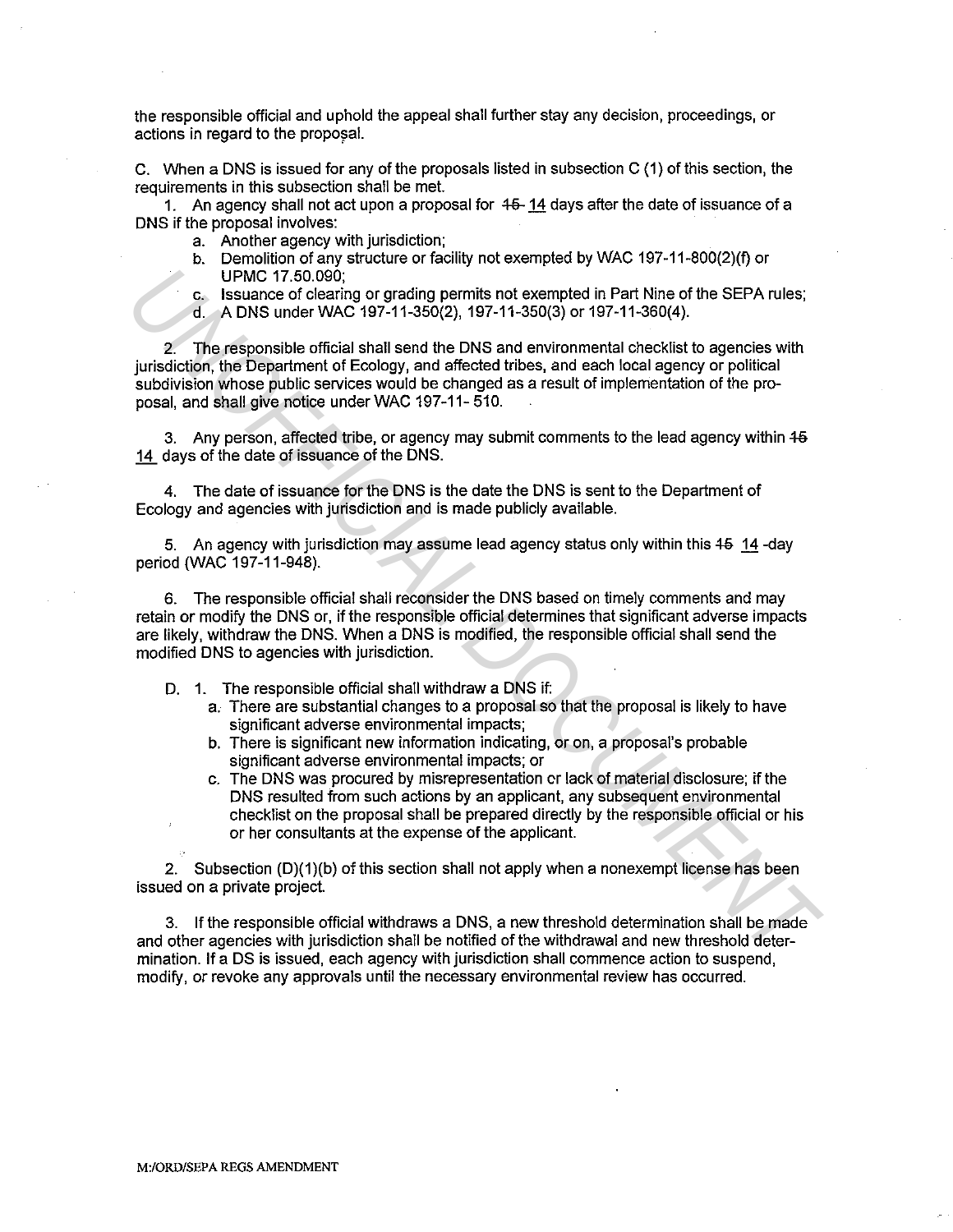**Section 7. Amending Section 17.50.150 Mitigated DNS.** Section 17.50.150 Mitigated DNS, is amended to read as follows:

#### **17.50.150 Mitigated DNS**

A. As provided in this section, the responsible official may issue a determination of nonsignificance (DNS) based on conditions attached to the proposal by the responsible official or on changes to, or clarifications of, the proposal made by the applicant.

B. If an applicant requests early notice of whether a DS is likely, the request must:

1. Be written;

2. Follow submission of an environmental checklist for a nonexempt proposal for which the department is lead agency; and

3. Precede the department's actual threshold determination for the proposal.

C. The responsible official shall respond to the request in writing; the response shall:

1. State whether the responsible official is considering issuance of a determination of significance (DS) and, if so, indicate the general or specific area(s) of concern that are leading to consideration of DS; and

2. State that the applicant may change or clarify the proposal to mitigate the impacts indicated in the letter, revising the environmental checklist as necessary to reflect the changes or clarifications.

D. As much as possible, the responsible official should assist the applicant with identification of impacts to the extent necessary to formulate mitigation measures.

E. If the applicant submits a changed or clarified proposal, along with a revised environmental checklist, the responsible official will make a threshold determination based on the changed or clarified proposal:

1. If the responsible official indicated specific mitigation measures in a response to the request for early notice that would allow him or her to issue a DNS, and the applicant changed or clarified the proposal to include those specific mitigation measures, the responsible official shall issue a determination of nonsignificance. changes to, or clanifications of, the proposal made by the applicant.<br> **U.** If an applicant requests early notice of whether a DS is likely, the request must<br> **U.** Be written;<br> **2.** Fellow submission of an environmental ch

2. If the responsible official indicated general or specific areas of concern, but did not indicate specific mitigation measures that would allow a DNS to be issued, the responsible official shall make the threshold determination, issuing a DNS or DS as appropriate.

3. The applicant's proposed mitigation measures (clarifications, changes, or conditions) must be in writing and must be specific.

4. Mitigation measures which justify issuance of a mitigated DNS may be incorporated in the DNS by reference to agency staff reports, studies or other documents.

**F.** A mitigated DNS requires a 45 14-day comment period.

G. Mitigation measures incorporated in the mitigated DNS shall be deemed conditions of approval of the permit, unless revised or changed by the decision maker. The conditions shall be enforced in the same manner as any term or condition of the permit, or enforced in any manner specifically prescribed by the city.

H. The responsible official's written response under subsection C of this section shall not be construed as a determination of significance. In addition, preliminary discussions of clarifications or changes to a proposal, as opposed to a written request for early notice, shall not bind the responsible official to a mitigated DNS.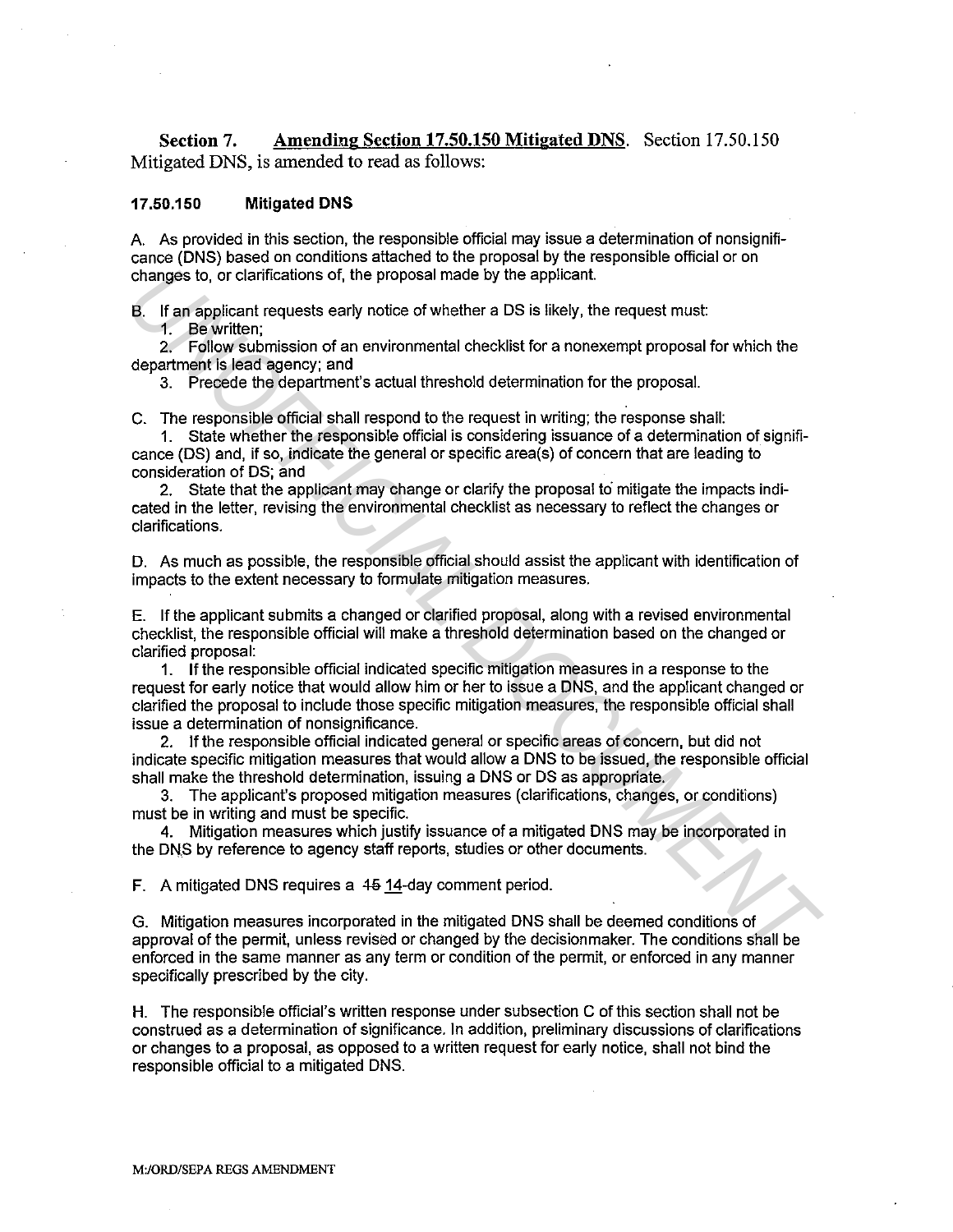## **Section 8. Amending Section 17 .50.220 Administrative Appeals of SEP A**

**Determination.** Section 17.50.220 Administrative Appeals of SEPA Determination is amended to read as follows:

#### **17.50.220. Administrative appeals of SEPA determination**

The city establishes the following administrative appeal procedures under RCW 43.21C.075 and WAC 197-11-680. These administrative appeal procedures supercede procedures for administrative appeals described in The University Place Municipal Code. Section 22.01.012:

A. An aggrieved person, as defined by UPMC 17.50.040(A), may appeal the following determinations under SEPA:

1.Determination of nonsignificance;

2.Mitigated determination of nonsignificance;

3.Determination of significance;

4.lssuance of an FEIS.

B. The appeal of a determination under SEPA shall be consolidated with the decision on the underlying governmental action in the following manner:

1. If the initial decision on the underlying governmental action is made by the hearings examiner, the SEPA appeal shall be heard by the examiner at the same time as the hearing on the underlying action. The examiner shall render a decision on both the SEPA appeal and the underlying action.

2. If the initial decision on the underlying governmental action is made by a city employee or official with a right of appeal to the hearings examiner, the SEPA appeal shall be heard by the examiner at the same time as the hearing on the appeal of the underlying action. The examiner shall render a decision on both appeals.

3. If the initial decision on the underlying governmental action is a recommendation by an advisory body such as the planning commission, the SEPA appeal shall be heard and decided by the city council or other body to which the recommendation is made at the same time as the hearing on the underlying action.

4. If the initial decision on the underlying governmental action is made by the city council after a public hearing, the SEPA appeal shall be heard and decided by the city council at the same time.

5. In all other cases, the SEPA appeal shall be heard and decided by the official or body holding the initial public hearing on the underlying governmental action. If no hearing on the underlying action is otherwise afforded by law and a SEPA determination accompanying such determination is appealed, the hearings examiner shall hold a consolidated hearing on both the underlying action and the SEPA appeal and render a . decision. WAC 1971-1680. These administrative appeal procedures aurerede procedures for<br>
administrative appeals described in The University Place Municipal Code. Section 22.01.012;<br>
A. An aggreed person, as defined by UPMC 17.50.04

C. An appeal of a determination under SEPA is commenced by filing a notice of appeal with the planning division department. The notice of appeal must be accompanied by any fee established by separate resolution. The notice of appeal and appeal fee shall be jointly filed and the fee paid within 14 days from the date of the environmental determination computed according to Civil Rule 6(a).

D. The notice of appeal shall contain:

- 1. Name and mailing address of the appellant and his/her agent or representative, if any;
- 2. A copy of the environmental determination which is appealed;
- 3. A concise statement of the factual and legal basis for the appeal citing specifically the alleged errors in the determination on appeal; and
- 4. The specific relief sought.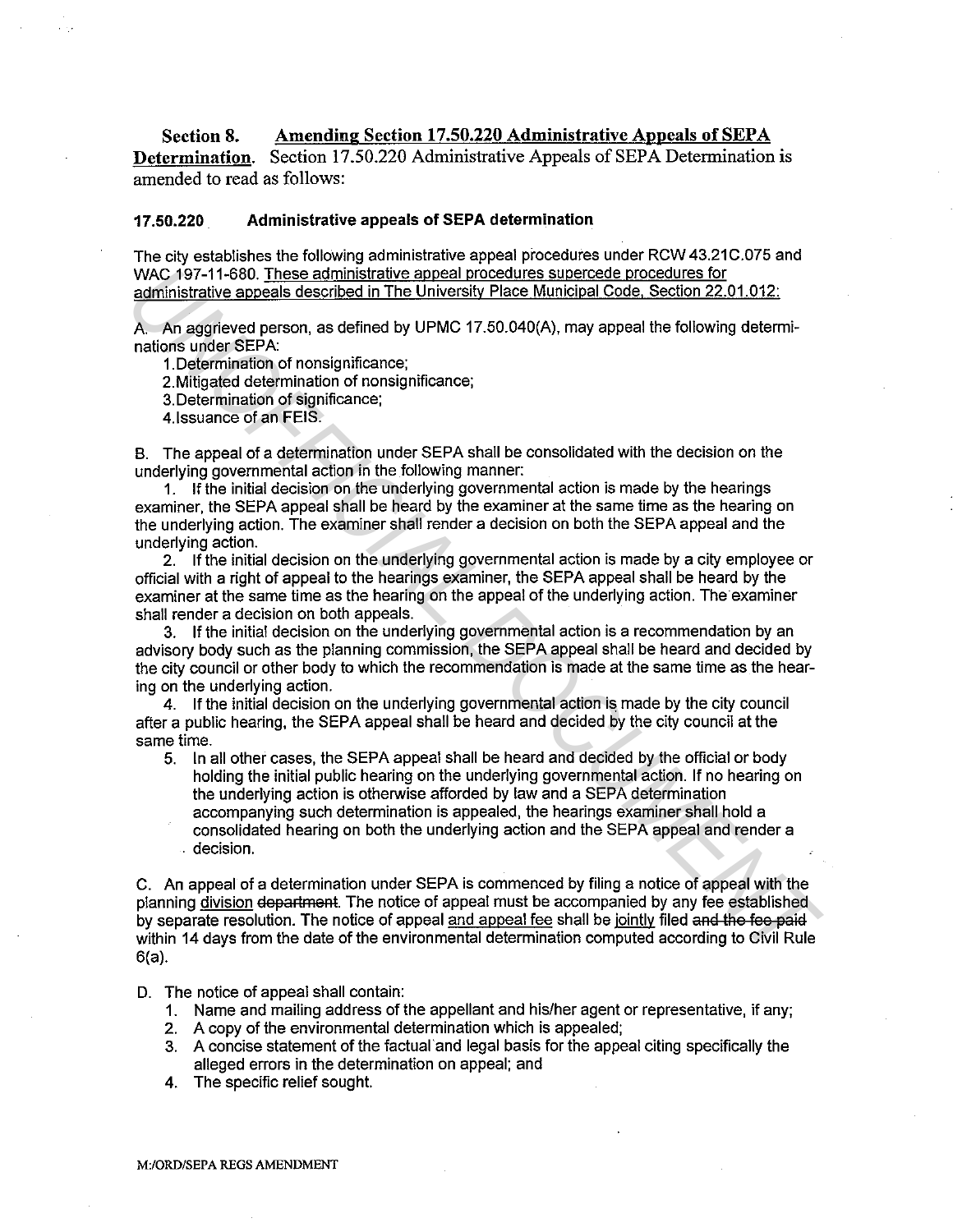E. As provided in RCW 43.21C.075(3)(d), the environmental determination of the responsible official shall be entitled to substantial weight.

F. The appellant shall have the burden of going forward with evidence necessary to prove to the hearings examiner that the environmental determination is erroneous.

G. Only one appeal of an environmental determination made by the responsible official shall be allowed on a proposal. If more than one person files an appeal of an environmental determination on a proposal, such appeals shall be consolidated.

**Section 9. Amending Section 17.50.260 Public Hearing on Appeal.** Section 17.50.260 Public Hearing on Appeal is amended to read as follows:

## **17.50.260 Public hearing on appeal**

A.All public hearings on SEPA appeals shall be conducted in accordance with University Place Municipal Code Section 22.02. tape recorded and all testimony shall be taken under eath. Testimony and other evidence shall be allowed subject to the rules of admissibility governing the hearing on the underlying governmental action.

B. The official or body holding the hearing shall enter findings and conclusions and may affirm, modify, or reverse and remand the SEPA determination on appeal.

C. The decision of the official or body holding the hearing is final and conclusive, appealable only to a court of competent jurisdiction. Appeals to a court of competent jurisdicition shall be taken in accordance with the procedures and timeframes set forth in RGW 43.21 C.080.

D. The city shall previde for a record of the hearing consisting, at a minimum, of:

1. Finding and conclusions

2. Exhibits and other documentary evidence admitted at the hearing.

3. 3. A taped or written transcript including all testimony under eath.

**Section 10. Amending Section 17.50.280 Violation - Civil infraction.** Section 17.50.280 Violation- Civil infraction is amended to read as follows:

#### **Section 17.50.280 Violation - Civil infraction**

In addition to any other sanction or penalty, or any remedial, judicial or administrative procedure available under separate city codes or state law, violation of any provision of this chapter or failure to comply with a decision of the responsible official or hearings examiner issued pursuant to this chapter constitutes a Class-I civil infraction civil violation as defined in the city enforcement eede Chapter 1.20 of the University Place Municipal Code. on a proposal, such appeals shall be consolidated.<br> **Section 9.** Amending Section 17.50.260 Public Hearing on Appeal. Section 17.50.260 Public Hearing on Appeal is amended to read as follows:<br> **17.50.260** Public hearing on

## **Section 11. Severabilitv**

If any section, sentence, clause or phrase of this Title shall be held to be invalid or unconstitutional by a court of competent jurisdiction, such invalidity or unconstitutionality shall not affect the validity or constitutionality of any other section, sentence, clause or phrase of this Title.